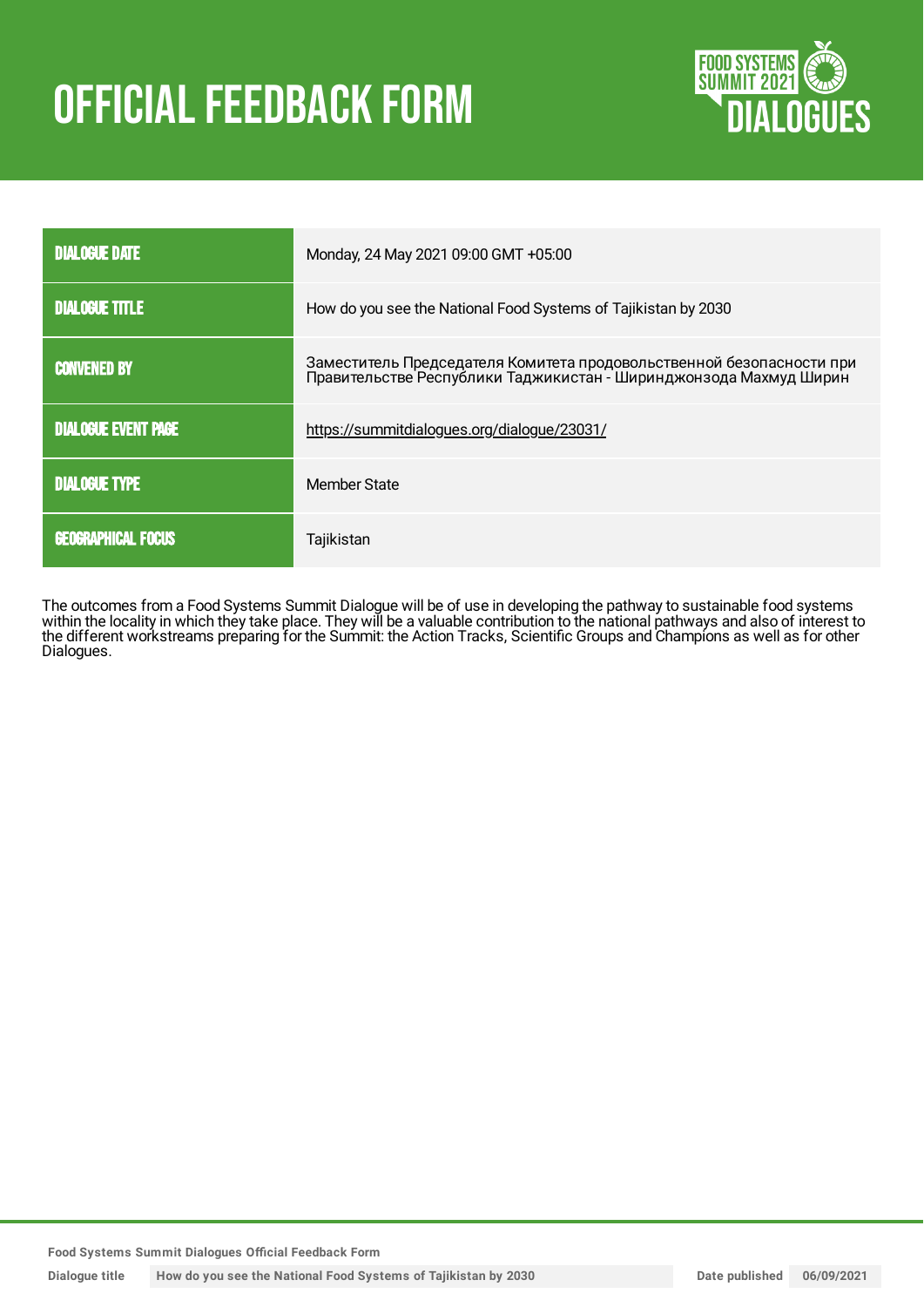## 1.PARTICIPATION

**TOTAL NUMBER OF PARTICIPANTS** PARTICIPATION BY AGE RANGE 0-18 12 19-30 8 31-50 2 51-65 66-80 80+ PARTICIPATION BY GENDER 21 Male 20 1 Female Prefer not to say or Other NUMBER OF PARTICIPANTS IN EACH SECTOR 2 Agriculture/crops **Education** Education 1 Health care Fish and aquaculture Communication Communication 2 Livestock Food processing 3 National or local government Agro-forestry **Example 2018** Food retail, markets Utilities 1 Environment and ecology 1 Food industry 1 Industrial Trade and commerce 1 Financial Services Other

#### NUMBER OF PARTICIPANTS FROM EACH STAKEHOLDER GROUP

|   | Small/medium enterprise/artisan             |               | Workers and trade union                     |
|---|---------------------------------------------|---------------|---------------------------------------------|
|   | Large national business                     |               | Member of Parliament                        |
|   | Multi-national corporation                  | 4             | Local authority                             |
| 3 | Small-scale farmer                          |               | Government and national institution         |
| 5 | Medium-scale farmer                         |               | Regional economic community                 |
| 4 | Large-scale farmer                          | $\mathcal{P}$ | <b>United Nations</b>                       |
| 4 | Local Non-Governmental Organization         |               | International financial institution         |
|   | International Non-Governmental Organization |               | Private Foundation / Partnership / Alliance |
| 1 | Indigenous People                           |               | Consumer group                              |
|   | Science and academia                        |               | Other                                       |

**Food Systems Summit Dialogues Official Feedback Form**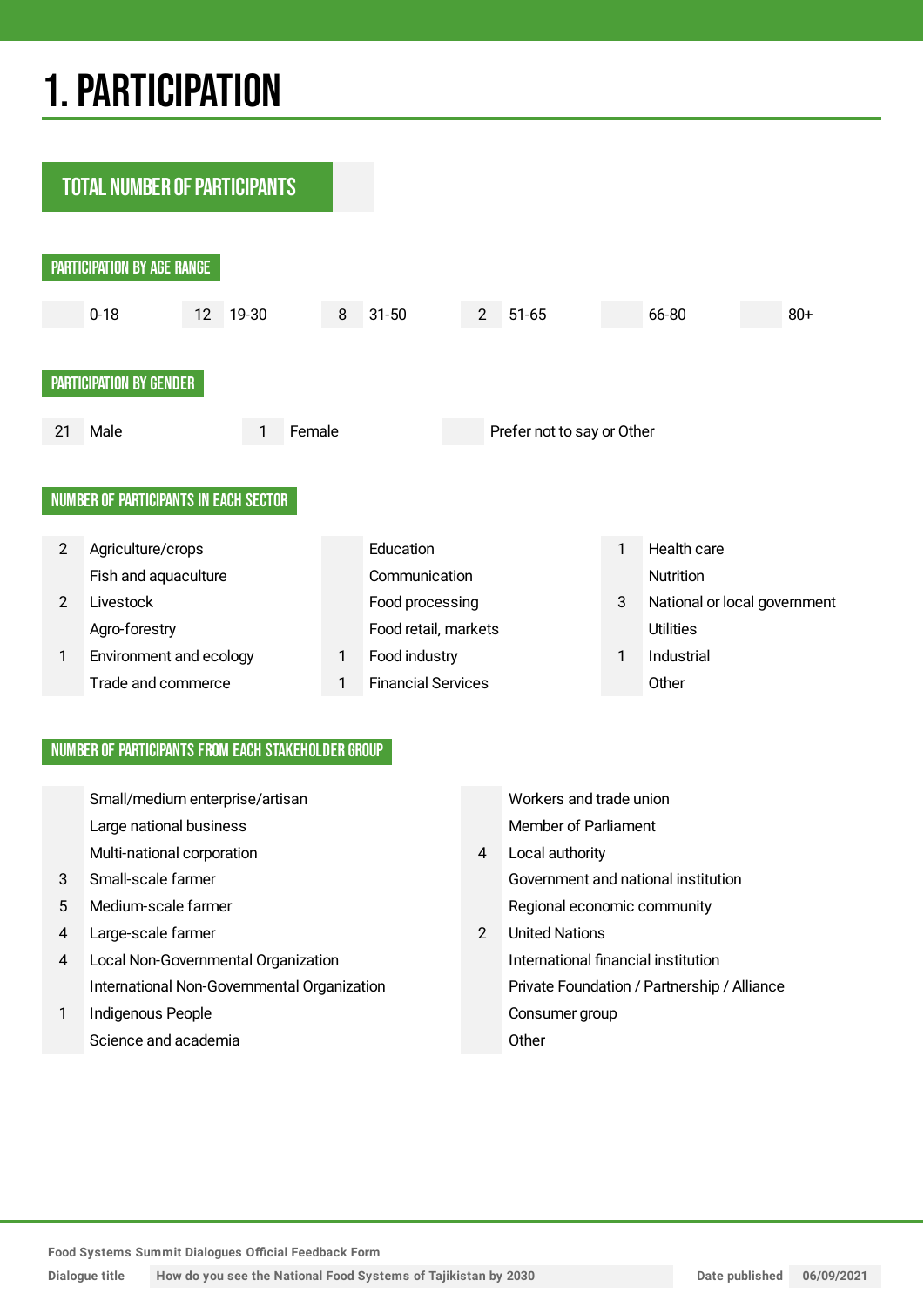## 2. PRINCIPLES OF ENGAGEMENT

HOW DID YOU ORGANIZE THE DIALOGUE SO THAT THE PRINCIPLES WERE INCORPORATED, REINFORCED AND ENHANCED?

The 7 key principles of engagement of the FSND was pursued during subnational dialogues. The recommendations for organizing FSND of the Handbook for member State Dialogues, Reference Manual for Food Systems Summit Dialogues were used to carry out national and subnational dialogues inter alia: Agenda, time frame, topics to be discussed, number of participants and number of groups for discussion. Participants were divided into 5 groups to discuss following subjects: 1. Impact (importance) of the food systems on different population groups, ecosystems, biodiversity and climate. (Food and Nutrition Security, Economy and Society, Land Use, Environment / Ecology); 2. Activity of different value chains (production) and problems of enterprises and individuals operating in this chain (Production, Processing, Maintenance, Distribution, Trade / Sales); 3. Factors, conditions that affect the diet / diversity of human food (availability and diversity of foods, food attractiveness and consumers' habits; 4. Factors contributing in establishing local food systems / Factors contributing to the formation of food systems (biophysical and environmental, political, legislative, management, land, infrastructure, technical, socio-demographic factors, etc.); 5. Standards and regulations / requirements in food systems that affect and / or address the resolution of topics 1, 2, and 3. These can be rules / requirements in the areas of food, agriculture, health, social protection, environmental protection and climate change, education, trade, trade The participants were very active mostly from agriculture sector 6. Other topics as per participants proposal

HOW DID YOUR DIALOGUE REFLECT SPECIFIC ASPECTS OF THE PRINCIPLES?

DO YOU HAVE ADVICE FOR OTHER DIALOGUE CONVENORS ABOUT APPRECIATINGTHE PRINCIPLES OF ENGAGEMENT?

**Food Systems Summit Dialogues Official Feedback Form**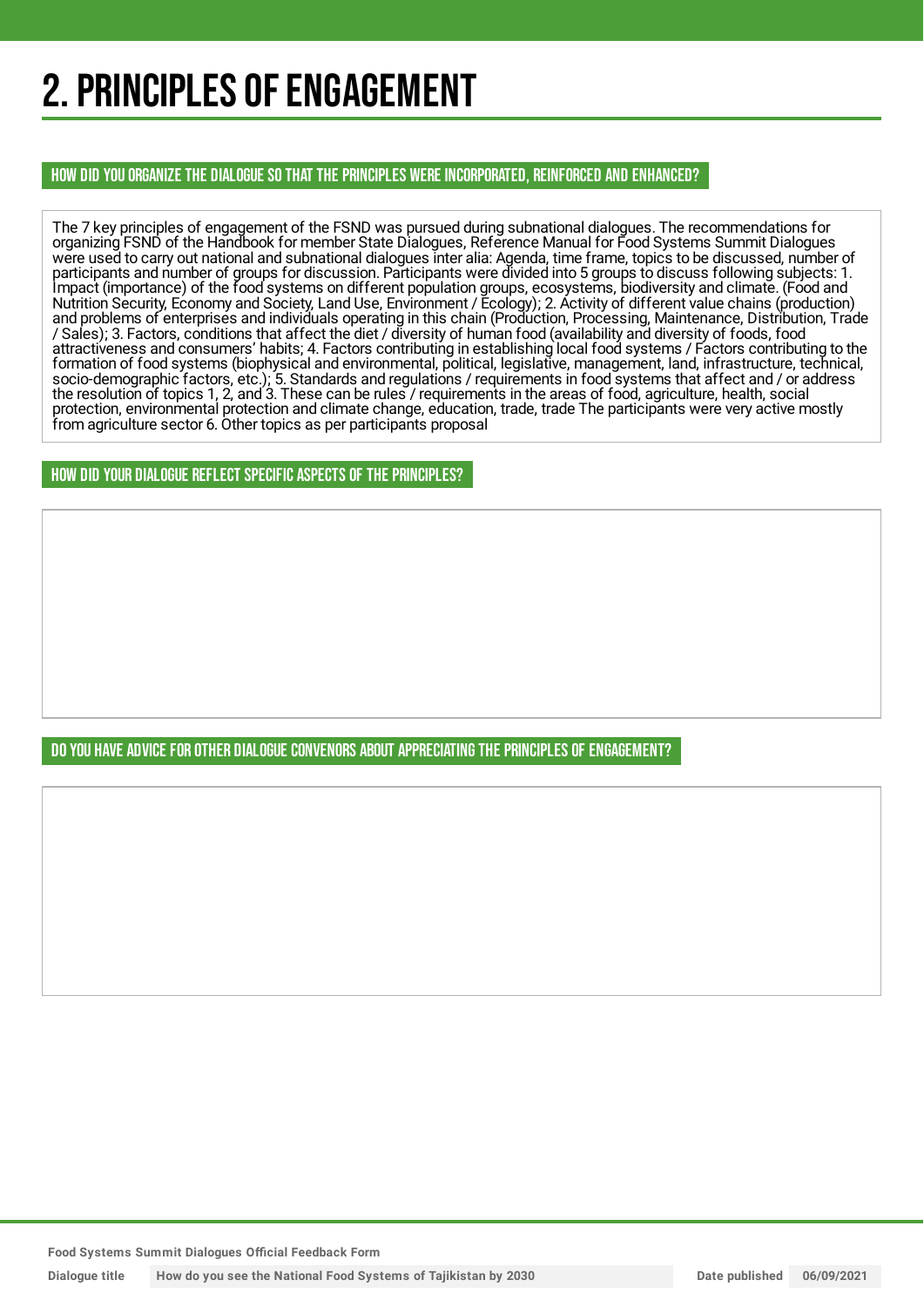## 3. METHOD

The outcomes of a Dialogue are influenced by the method that is used.

DID YOU USE THE SAME METHOD AS RECOMMENDED BY THE CONVENORS REFERENCE MANUAL?

✓ **Yes No**

**Food Systems Summit Dialogues Official Feedback Form**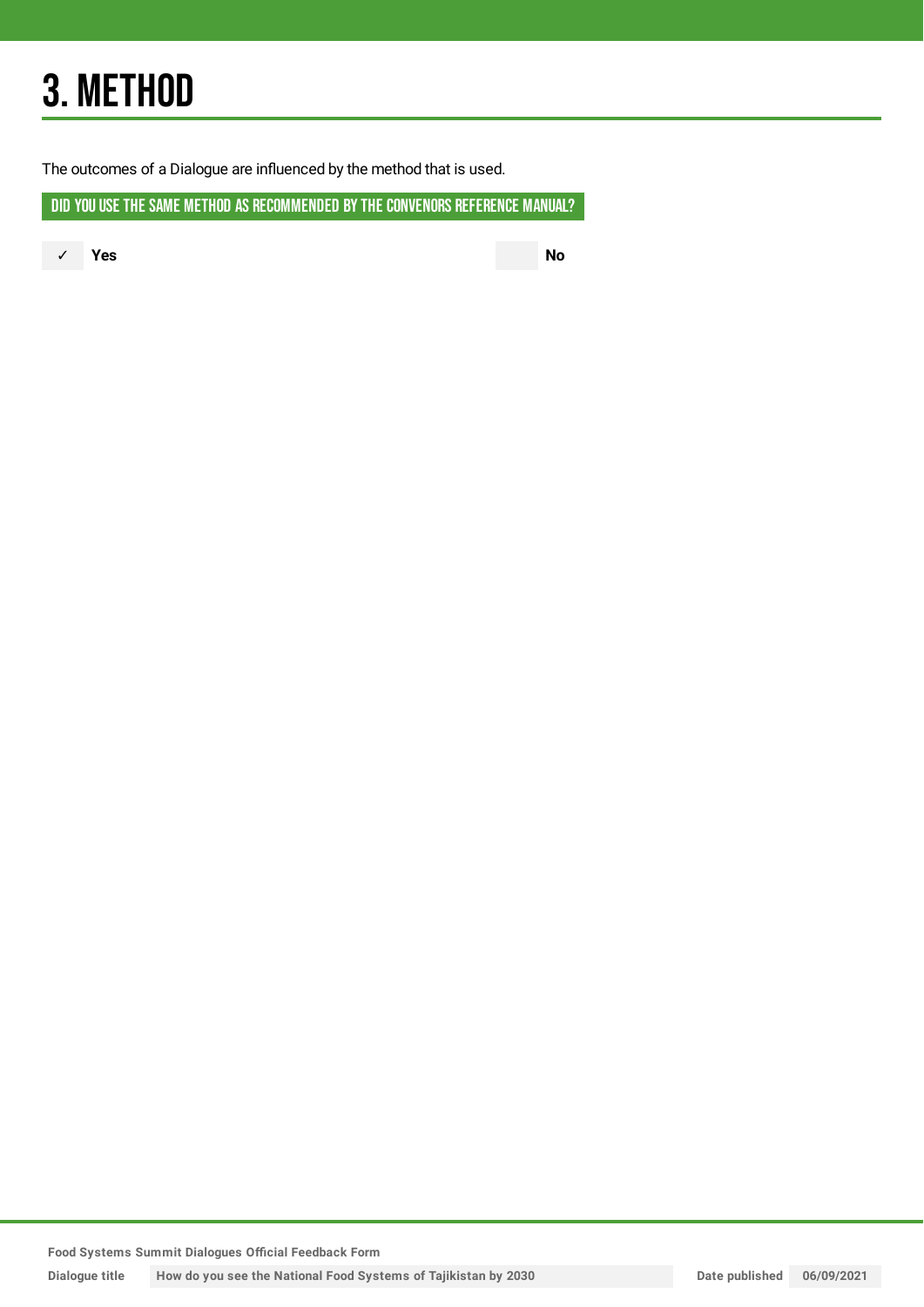## 4. DIALOGUE FOCUS & OUTCOMES

### MAJOR FOCUS

1. Involve women and youth from vulnerable segments of the population in activities designed to protect the biodiversity in mountainous through their closer in involvement in the promotion of safe beekeeping;

2. Review the legal base to eliminate contradictions on agriculture and export diversification;

3. Application of the modern irrigation approaches such as drip irrigation and preventing fast water evaporation to use water resources more effectively and prevent environment form degradation;

4. Prevent excessive and improper use of agrochemicals and veterinary drugs and widely apply good agriculture, hygiene and manufacturing practices;

5. Enhance transport/road infrastructure to support food distribution to both domestic and export markets;

6. Engage completely all irrigated and rain feed lands, mostly Presidential and household plots;

7. Planning planting quality seeds and seedlings pursuant to the regional climatic peculiarities;

8. Provide scientific support for assessing land and animals fertility and adaptation of the seeds, seedlings and animals species to the country climatic conditions;

9. To support dehkan farms and food processors in improving their access to machinery parks and other modern technologies for processing, packaging and labeling of the produce;

10. Improve capacity of food control bodies in laboratory testing, categorization of the food operators and application of the risk based approach in carrying out control and inspection activities;

11. Introduction of the modern methods in processing agriculture products for instance drying and preservation of spring anion, fruits and some vegetables to mitigate losses;

12. Establish logistic centers in regions to support and promote collection and distribution of harvest which also support export of the agriculture products;

13. Increase number of storing facilities and 4quip them with refrigerators to prevent losses. For this also provide scientific support in good storing practices based on modern harvest and post-harvest technologies;

14. Widely apply internationally recognized standards and methodologies in food production such as ISO, GHP, GAP, IPM, HACC, Codex Alimentarus;

15. Facilitate widely trans-boundary trade by simplification customs procedures, reconstruction of roads;

16. Promote marketing of the agriculture products in domestic and international markets to enhance demand based production (for instance for spring onion, melon, watermelon, lemons, fresh, canned and dried fruits and vegetables);

#### ACTION TRACKS

- ✓ Action Track 1: Ensure access to safe and nutritious food for all ✓ Action Track 2: Shift to sustainable consumption patterns ✓ Action Track 3: Boost nature-positive production
- Action Track 4: Advance equitable livelihoods
- ✓ Action Track 5: Build resilience to vulnerabilities, shocks and stress

#### KEYWORDS

| Finance                      |   | Policy                     |
|------------------------------|---|----------------------------|
| Innovation                   |   | Data & Evidence            |
| Human rights                 |   | Governance                 |
| Women & Youth<br>Empowerment | ✓ | Trade-offs                 |
|                              |   | Environment<br>and Climate |
|                              |   |                            |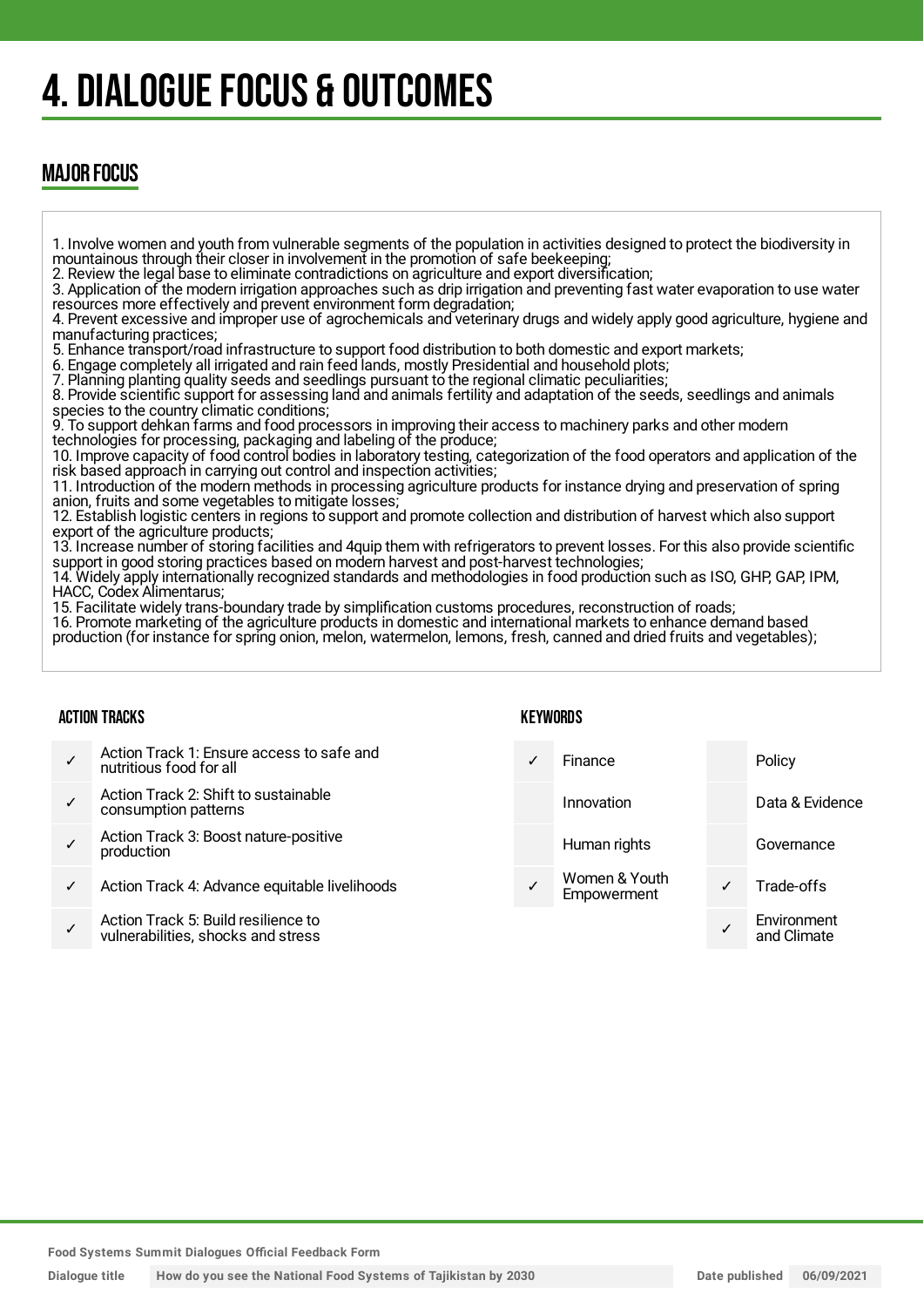### MAIN FINDINGS

#### ACTION TRACKS

Action Track 1: Ensure access to safe and nutritious food for all

Action Track 2: Shift to sustainab consumption patterns

Action Track 3: Boost nature-posi production

Action Track 4: Advance equitable

Action Track 5: Build resilience to vulnerabilities, shocks and stress

| safe and      | Finance                      | Policy                     |
|---------------|------------------------------|----------------------------|
| ۱le           | Innovation                   | Data & Evidence            |
| itive         | Human rights                 | Governance                 |
| e livelihoods | Women & Youth<br>Empowerment | Trade-offs                 |
|               |                              | Environment<br>and Climate |

**Food Systems Summit Dialogues Official Feedback Form**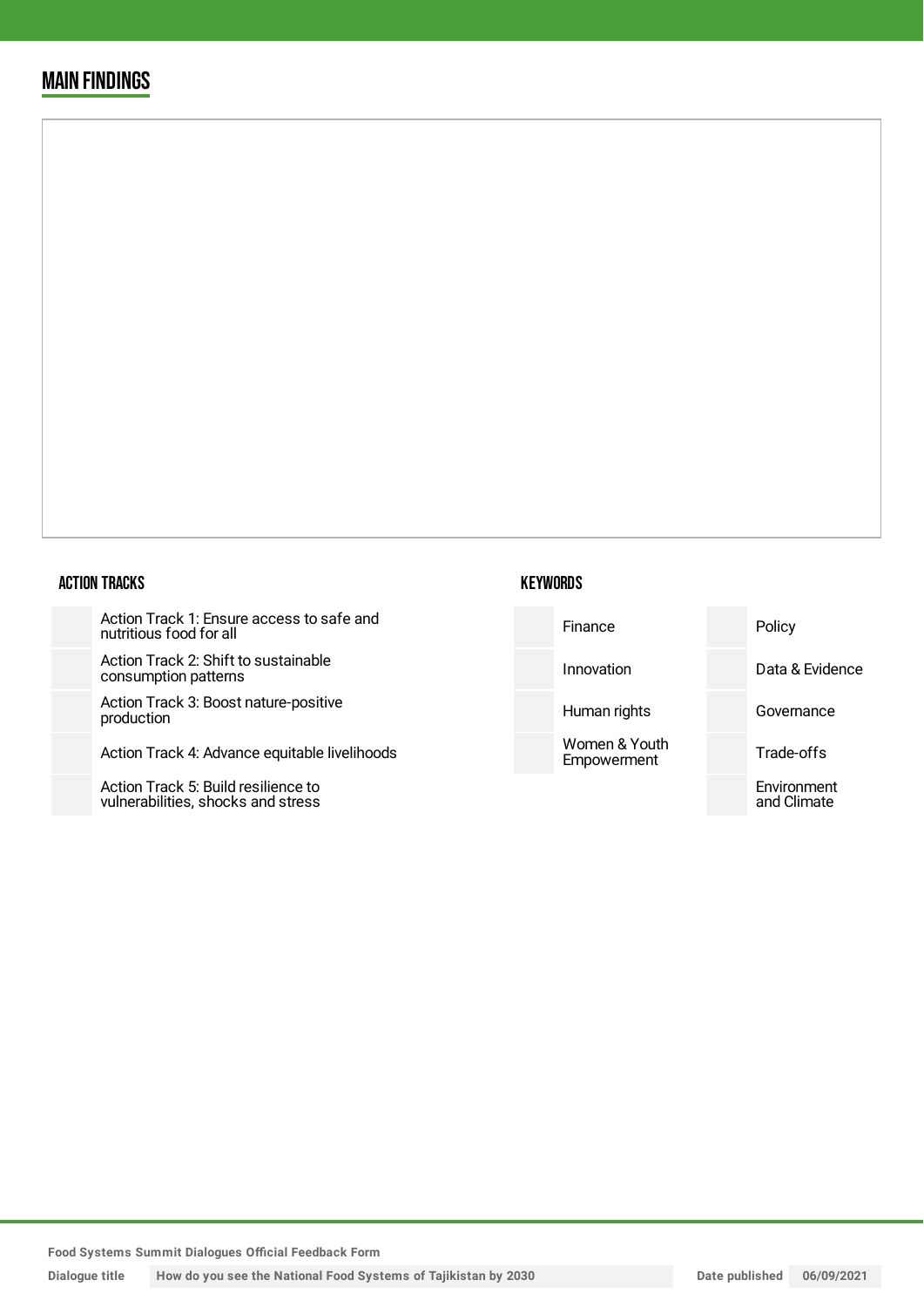### OUTCOMESFOR EACH DISCUSSION TOPIC

#### ACTION TRACKS

Action Track 1: Ensure access to safe and nutritious food for all

Action Track 2: Shift to sustainable consumption patterns

Action Track 3: Boost nature-positiv production

Action Track 4: Advance equitable li

Action Track 5: Build resilience to vulnerabilities, shocks and stress

| Data & Evidence<br>Innovation                            |  |
|----------------------------------------------------------|--|
| ve<br>Human rights<br>Governance                         |  |
| Women & Youth<br>ivelihoods<br>Trade-offs<br>Empowerment |  |
| Environment<br>and Climate                               |  |

**Food Systems Summit Dialogues Official Feedback Form**